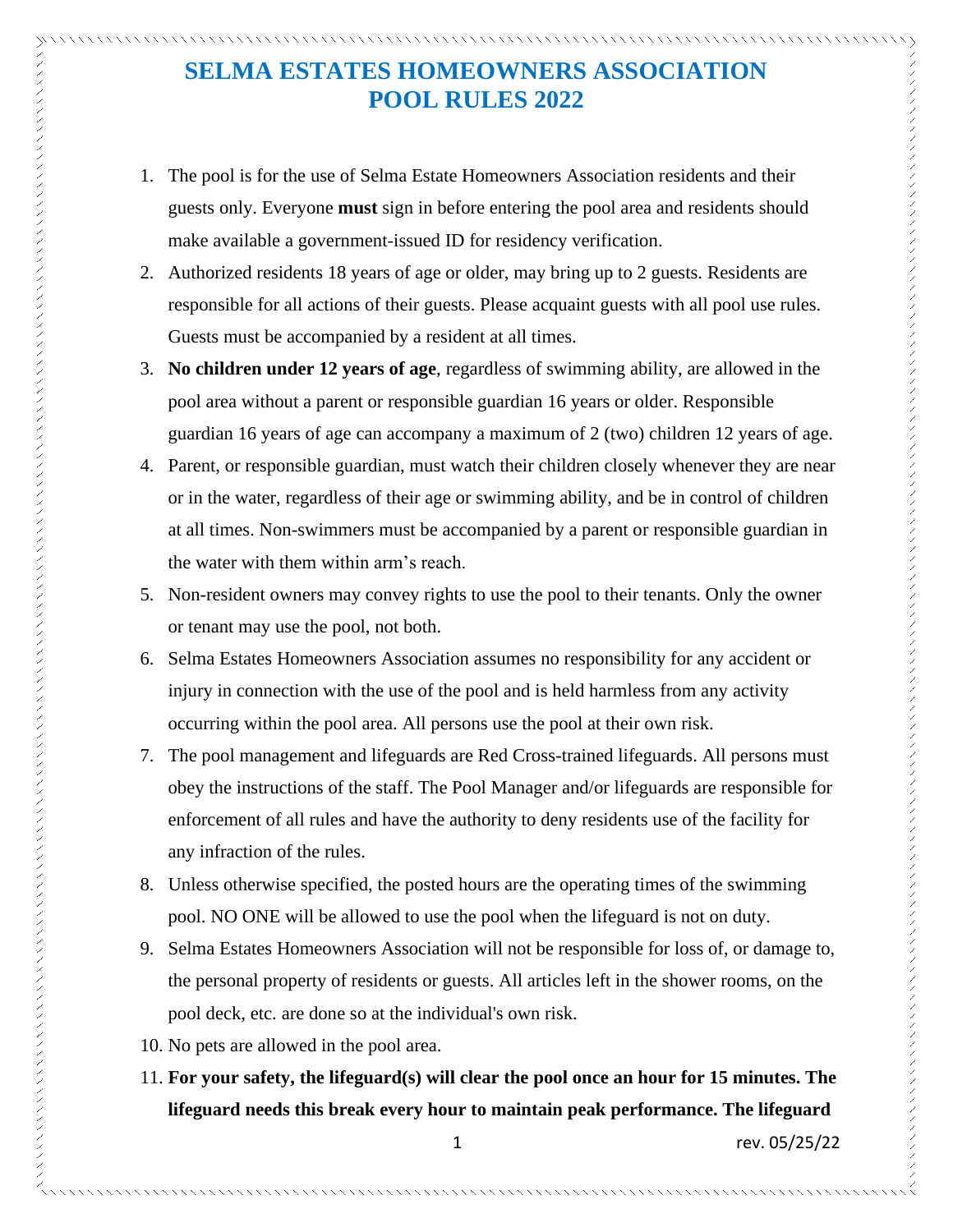## **SELMA ESTATES HOMEOWNERS ASSOCIATION POOL RULES 2022**

**may use this break to clean, adjust chemicals, check bathrooms, etc. She/he will direct pool patrons not to enter the pool until they are specifically authorized to do so. At multi-guard pools only the lifeguards can rotate to allow for the required breaks however, there will be Lap Swimming only once per hour for 15 minutes. Lap Swimming is actively moving from one side of the pool to the other either swimming or walking. No sitting on the edge of the pool with feet in the pool will be allowed.** 

12. Because artificial flotation devices may interfere with or disrupt the lifeguard's view of the water or may provide a false sense of security for the user, they are prohibited from use. **Prohibited items include but are not limited to inner tubes bigger than 24" in any dimension, rafts of any kind, inflatable balls of any size, water guns bigger than 12" in any dimension, street balls (football, basketball, soccer ball, etc.) of any size and kind, and non-Coast Guard approved water wings and life jackets.** 

## **Exceptions:**

- If a pool patron requires the assistance of a floatation device as an aid for a qualified disability, that patron must notify the Pool Manager or lifeguard on duty of the need for such a device upon each visit to the pool.
- Noodles, kickboards (for instructional swimming only), diving sticks, and softballs designed for water play are allowed. Users of those items may be required to pass a swim test at the lifeguard's discretion to be allowed to use them.
- 13. Anyone wishing to swim in water above his or her shoulders may be required to show reasonably good swimming skills at the lifeguard's request.
- 14. Running, horseplay, dunking, standing or sitting on shoulders, pushing, etc. are not allowed in the water, on the deck, or in the locker room.
- 15. Fighting, violent acts, or any unsafe behavior are causes for immediate expulsion. Persons causing an undue disturbance will be asked to immediately leave the pool area.
- 16. No abusive or profane language will be tolerated in the pool area.